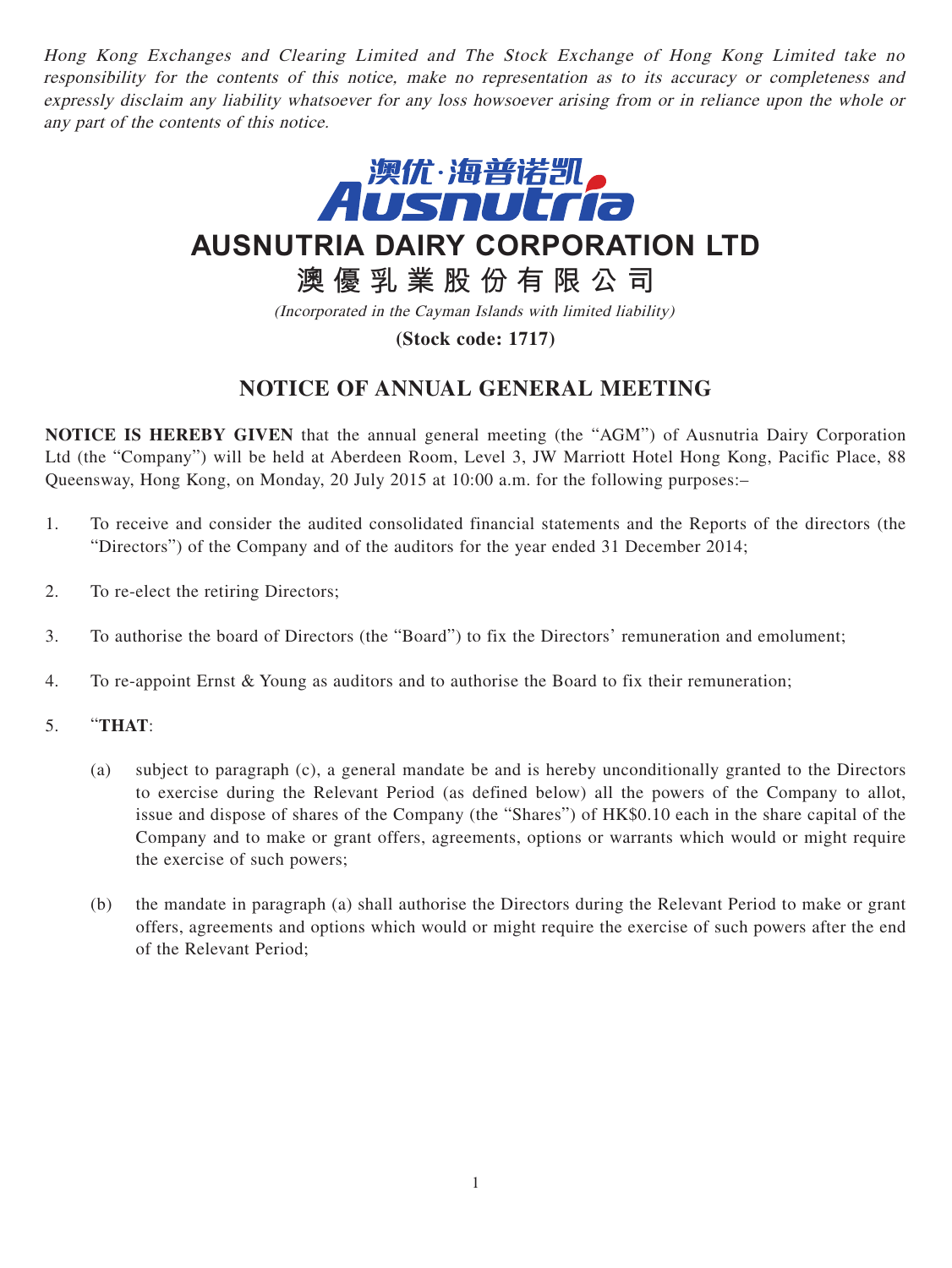- (c) the aggregate nominal value of share capital allotted or agreed conditionally or unconditionally to be allotted (whether pursuant to an option or otherwise) by the Directors pursuant to the mandate in paragraph (a), otherwise than pursuant to (i) a Rights Issue (as defined below), or (ii) any option scheme or similar arrangement for the time being adopted for the grant or issue to the officers and/or employees of the Company and/or any of its subsidiaries of shares or rights to acquire Shares, or (iii) any scrip dividend or similar arrangement pursuant to the articles of association of the Company (the "Articles of Association") from time to time, or (iv) any issue of Shares upon the exercise of rights of subscription or conversion under the terms of any warrants of the Company or any securities which are convertible into Shares, shall not exceed twenty per cent (20%) of the aggregate nominal amount of the share capital of the Company in issue at the date of this Resolution and the said mandate shall be limited accordingly; and
- (d) for the purpose of this Resolution:

"**Relevant Period**" means the period from the passing of this Resolution until whichever is the earliest of:

- (i) the conclusion of the next annual general meeting of the Company unless the mandate is renewed either unconditionally or subject to conditions by ordinary resolution passed at that meeting;
- (ii) the expiration of the period within which the next annual general meeting of the Company is required by the articles of association of the Company or the applicable laws of the Cayman Islands to be held; or
- (iii) the passing of an ordinary resolution by the shareholders of the Company in a general meeting revoking or varying such mandate.

"**Rights Issue**" means an offer of Shares open for a period fixed by the Directors to holders of Shares or any class thereof on the register on a fixed record date in proportion to their then holdings of such Shares or class thereof (subject to such exclusion or other arrangements as the Directors may deem necessary or expedient in relation to fractional entitlements or having regard to any jurisdiction outside Hong Kong, any restrictions or obligations under the laws of, or the requirements of any recognised regulatory body or any stock exchange in, any territory outside Hong Kong).";

### 6. "**THAT**:

(a) a general mandate be and is hereby unconditionally granted to the Directors to exercise during the Relevant Period (as defined below) all the powers of the Company to purchase or otherwise acquire shares in the capital of the Company in accordance with all applicable laws and the requirements of the Rules Governing the Listing of Securities on The Stock Exchange of Hong Kong Limited, provided that the aggregate nominal amount of shares so purchased or otherwise acquired shall not exceed ten per cent (10%) of the aggregate nominal amount of the share capital of the Company in issue at the date of this resolution; and